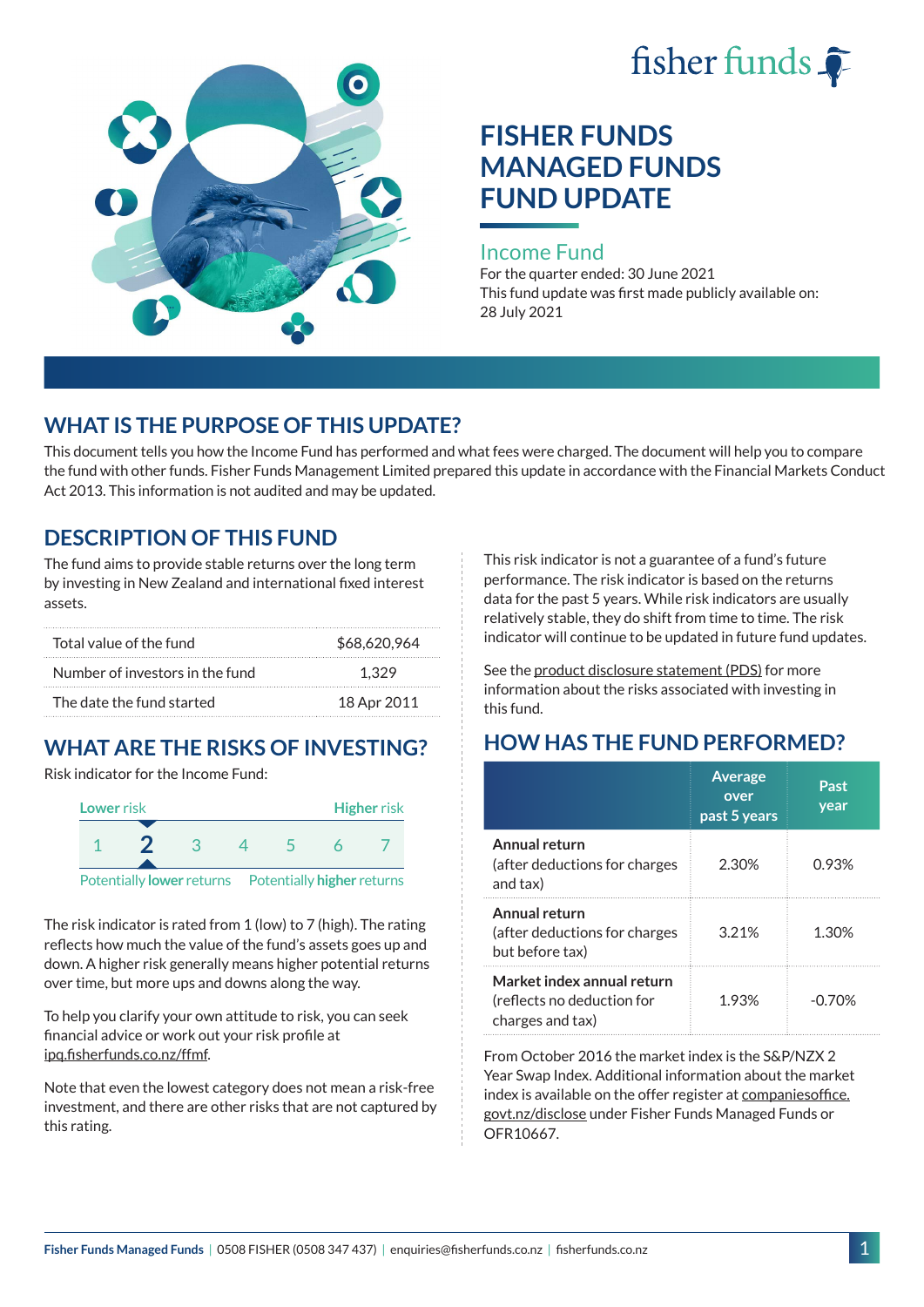## **ANNUAL RETURN GRAPH**



This shows the return after fund charges and tax for each year ending 31 March since the fund started. The last bar shows the average annual return since the fund started, up to 30 June 2021.

**Important:** This does not tell you how the fund will perform in the future.

Returns in this update are after tax at the highest prescribed investor rate (PIR) of tax for an individual New Zealand resident. Your tax may be lower. The market index return reflects no deduction for charges and tax.

### **WHAT FEES ARE INVESTORS CHARGED?**

Investors in the Income Fund are charged fund charges that include GST. In the year to 31 March 2021 these were:

|                                                | % of net asset value |  |
|------------------------------------------------|----------------------|--|
| <b>Total fund charges</b>                      | 0.92%                |  |
| Which are made up of:                          |                      |  |
| Total management and<br>administration charges | በ 92%                |  |
| Inding:                                        |                      |  |
| Manager's basic fee                            | 0.76%                |  |
| Other management and<br>administration charges | 0.16%                |  |
| <b>Total performance-based fees</b>            |                      |  |

Small differences in fees and charges can have a big impact on your investment over the long term.

#### **EXAMPLE OF HOW THIS APPLIES TO AN INVESTOR**

Katie had \$10,000 in the fund at the start of the year and did not make any further contributions. At the end of the year, Katie received a return after fund charges were deducted of \$93 (that is 0.93% of her initial \$10,000). Katie did not pay other charges. This gives Katie a total return after tax of \$93 for the year.

## **WHAT DOES THE FUND INVEST IN?**

#### **Actual investment mix**

This shows the types of assets that the fund invests in.



#### **Target investment mix**

This shows the mix of assets that the fund generally intends to invest in.